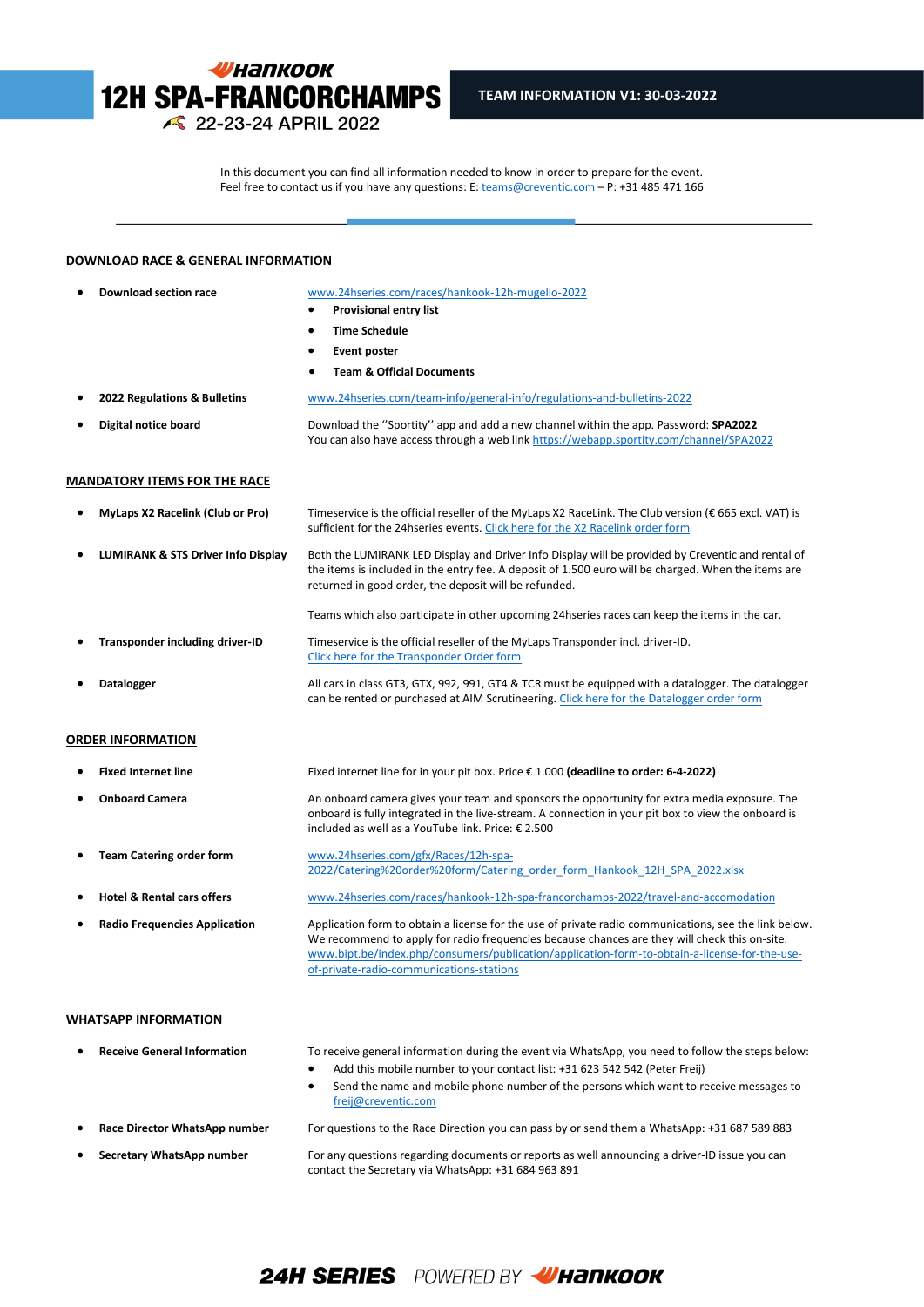

## **EVENT INFORMATION**

| ٠ | <b>Split Race</b>                           | Split 12-hour race with parc ferme (working on the car is not allowed)                                                                                                                                                                                                                                                                                                                                                                                                                                                                         |
|---|---------------------------------------------|------------------------------------------------------------------------------------------------------------------------------------------------------------------------------------------------------------------------------------------------------------------------------------------------------------------------------------------------------------------------------------------------------------------------------------------------------------------------------------------------------------------------------------------------|
|   | <b>New Qualifying structure</b>             | Three drivers per car will be involved in the qualifying session and the average lap time will be used<br>as the set qualifying time.                                                                                                                                                                                                                                                                                                                                                                                                          |
|   |                                             | As described in the Supplementary Regulations:<br>AM-Driver first qualifying session: the first driver of the first qualifying session must be an AM<br>driver. The driver of the 2 <sup>nd</sup> and 3 <sup>rd</sup> session remains free.                                                                                                                                                                                                                                                                                                    |
|   |                                             | <b>Refuelling qualifying sessions:</b> it is NOT allowed to refuel the car during any qualifying sessions. The<br>refuelling station will be open till the first qualifying session starts (cars already in the queue /<br>waiting line at refuelling are allowed to refuel the car).                                                                                                                                                                                                                                                          |
|   |                                             | Tyres: for clarification: according to art. 22.2 of Chapter I of the Sporting & Technical Regulations,<br>the number of tyres is not restricted.                                                                                                                                                                                                                                                                                                                                                                                               |
|   | <b>Revised Pit Stop regulations</b>         | From Mugello onwards, the following personnel is allowed during pit stops:                                                                                                                                                                                                                                                                                                                                                                                                                                                                     |
|   |                                             | For the GT-Division (change in no. of mechanics):<br>· 1x Lollypop man<br>· 1x Window cleaner<br>· 2x Driver Assist (green vest)<br>$\cdot$ 4x Mechanic (yellow vest) – The maximum of 2 wheel guns remains unchanged                                                                                                                                                                                                                                                                                                                          |
|   |                                             | For the TCE-Division (remains unchanged):<br>٠<br>$\cdot$ 1x Lollypop man<br>· 1x Window cleaner<br>· 2x Driver Assist (green vest)<br>· 2x Mechanic (yellow vest)                                                                                                                                                                                                                                                                                                                                                                             |
|   | Class 992 extra podium for 992-AM           | Although, there will be one 992 class (992-PRO & 992-AM combined); additional to the 992 podium,<br>there will also be a podium for 992-AM teams.                                                                                                                                                                                                                                                                                                                                                                                              |
|   | <b>Track Day Sessions Wednesday</b>         | On Wednesday 20 April, two track day sessions will take place.<br>These sessions are not included in any package and need to be booked separately.<br>Price Track Day Session 1 (3 hours): € 2.250,-<br>Price Track Day Session 2 (4 hours): € 2.500,-<br>Price fuel: € 125,- per hour<br>$\cdot$ Driving on Hankook tyres from C&R Motorsport gives you $\epsilon$ 125,- discount per session<br>· Price 1 session (4 hours) includes 10 Wednesday lunch tickets<br>· Price 2 sessions (8 hours) includes 10 Wednesday lunch & dinner tickets |
|   |                                             | It is allowed to start in the Track Day sessions with an instructor as a passenger, given he/she is<br>wearing fully homologated protective gear and is holder of a valid racing license.                                                                                                                                                                                                                                                                                                                                                      |
|   | <b>Unofficial Private Test Friday</b>       | On Friday 22 April, one unofficial private test sessions take place of 140 minutes.<br>This test session is included in the medium package.                                                                                                                                                                                                                                                                                                                                                                                                    |
|   |                                             | It is allowed to start in this Unofficial test session with an instructor as a passenger, given he/she is<br>wearing fully homologated protective gear and is holder of a valid racing license.                                                                                                                                                                                                                                                                                                                                                |
|   | <b>Administrative check</b>                 | All drivers which join the 24hseries for the first time in 2022 needs to submit their details via an<br>online link: The entry details can be submitted here                                                                                                                                                                                                                                                                                                                                                                                   |
| ٠ | <b>Briefings Team Manager &amp; Drivers</b> | TBA                                                                                                                                                                                                                                                                                                                                                                                                                                                                                                                                            |
|   | <b>Refuelling</b>                           | The refuelling area is located at the end of the endurance pit lane. The pumps are on the RIGHT-<br>HAND-SIDE of the car.                                                                                                                                                                                                                                                                                                                                                                                                                      |
|   | Media                                       | Media accreditations can be made here: https://www.24hseries.com/accreditation                                                                                                                                                                                                                                                                                                                                                                                                                                                                 |
|   | <b>Support Series</b>                       | We are happy to announce that the following support series will join our event in Spa:<br>ADAC Formula 4 Germany                                                                                                                                                                                                                                                                                                                                                                                                                               |

l

• Prototype Cup Germany

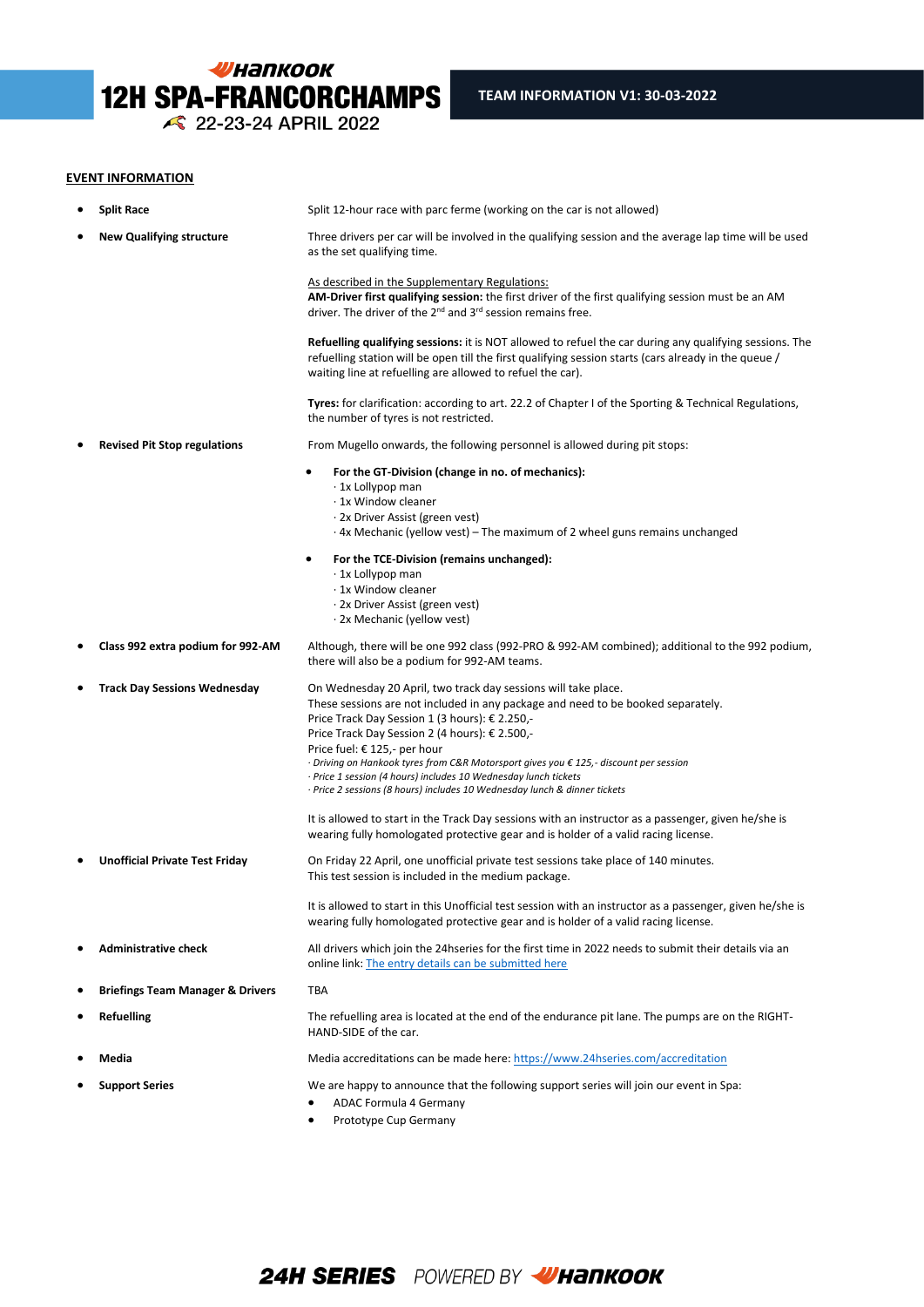

#### **COVID-19 / ACCREDITATION**

| ٠         | Maximum number of crew members     | There is no maximum number of crew members and accreditation of crew members is not required.             |
|-----------|------------------------------------|-----------------------------------------------------------------------------------------------------------|
|           | <b>Access requirements circuit</b> | There are no access requirements                                                                          |
|           | <b>Face mask</b>                   | Face masks are not required, however FFP2 advised for medically vulnerable people                         |
| $\bullet$ | <b>Covid-test possibilities</b>    | There will be no testing possibilities on the circuit. We are checking for facilities nearby the circuit. |

## **SCRUTINEERING & TECHNICAL INFORMATION**

| $\bullet$ | <b>AIM Datalogger</b>           | For classes GT3, GT4, 992, 991 and TCR, please make sure you have to correct AIM datalogger (Evo5<br>or Evo4). Click here for the Datalogger order form                                                                                                                                      |
|-----------|---------------------------------|----------------------------------------------------------------------------------------------------------------------------------------------------------------------------------------------------------------------------------------------------------------------------------------------|
| $\bullet$ | <b>BOP Class 991 &amp; 992</b>  | Applicable for 991 and 992 class: the BOP difference to balance the PRO & AM teams will be done<br>by fuel flow. The fuel flow of PRO teams will be automatically adjusted by the fuel pump. The PRO-<br>BOP will be 80%. Please note that the BOP in the official BOP-Publication is valid. |
|           | Exhaust GT3 & Porsche 991 & 992 | The following technical regulations are in force with immediate application (see Series Bulletin 01<br>for detailed regulations):                                                                                                                                                            |
|           |                                 | <b>Class GT3</b> – Katalysator and silencer are mandatory                                                                                                                                                                                                                                    |
|           |                                 | <b>Class 991 &amp; 992 - Exhaust with silencer mandatory</b>                                                                                                                                                                                                                                 |
| $\bullet$ | Window net compulsory           | From Dubai onwards a window net is compulsory. The arm restraint is no longer allowed.                                                                                                                                                                                                       |
|           | Scrutineering time slot per car | TBA                                                                                                                                                                                                                                                                                          |

## **HELMET, FHR-SYSTEM & CLOTHING REQUIREMENTS**

The Helmet, FHR-System & Clothing requirements for 24H SERIES 2022 **[can be found here.](https://www.24hseries.com/gfx/General%20Downloads/2022%20Regulations/Helmet_and_Hans_AND_Clothing_check_SERIES_2022_version_20-10-2021.pdf)**  If you are running a car in the GT3 class, please pay extra attention to the FIA Regulations below:

| $\bullet$ | GT3 Only: Helmet FIA Standard | Drivers with a GT3 car must have a helmet with FIA standard 8860-2018 or 8860-2018-ABP.<br>Please note that other Helmet FIA Standards are NOT accepted for GT3 drivers.                   |
|-----------|-------------------------------|--------------------------------------------------------------------------------------------------------------------------------------------------------------------------------------------|
| $\bullet$ | GT3 only: Driver Clothing     | For all GT3 drivers clothing: the new FIA 8856-2018 standard is mandatory per 1.1.2022 (FIA<br>Technical list no 74). Clothing with standard 8856-2000 is no longer valid after 31.12.2021 |

## **PIT BOX & PADDOCK INFORMATION**

| ٠ | <b>Pit box &amp; Paddock allocation</b> | TBA                                                                                                                                                                                                                                                                                                                                   |
|---|-----------------------------------------|---------------------------------------------------------------------------------------------------------------------------------------------------------------------------------------------------------------------------------------------------------------------------------------------------------------------------------------|
| ٠ | Access to pit box                       | On the following days/times, teams will have access to the pit box and paddock:                                                                                                                                                                                                                                                       |
|   |                                         | Tuesday 19 April<br>$18:00 - 21:00$ (Track Day Teams only)                                                                                                                                                                                                                                                                            |
|   |                                         | Wednesday 20 April<br>$18:00 - -$ : -- (Regular access)<br>٠                                                                                                                                                                                                                                                                          |
| ٠ | Pit box preference                      | If you have a preference for your pit box (sharing with another team or an exclusive box), please let<br>us know latest 11 <sup>th</sup> of April. We will do our best to meet your preferences. The standard pit box for<br>all teams is 2-shared. Pit box measurements: 18 x 6 meter. Exclusive pit box is subject to availability. |
|   | Hospitality / trucks                    | If you bring a hospitality or more than 1 truck, please make sure to send Creventic the<br>measurements and information Latest 11 April 2022. Please note that this will be allocated on a<br>different paddock.                                                                                                                      |
|   | Trucks before the event                 | <b>TBA</b>                                                                                                                                                                                                                                                                                                                            |
|   | <b>Trucks after the event</b>           | TBA                                                                                                                                                                                                                                                                                                                                   |